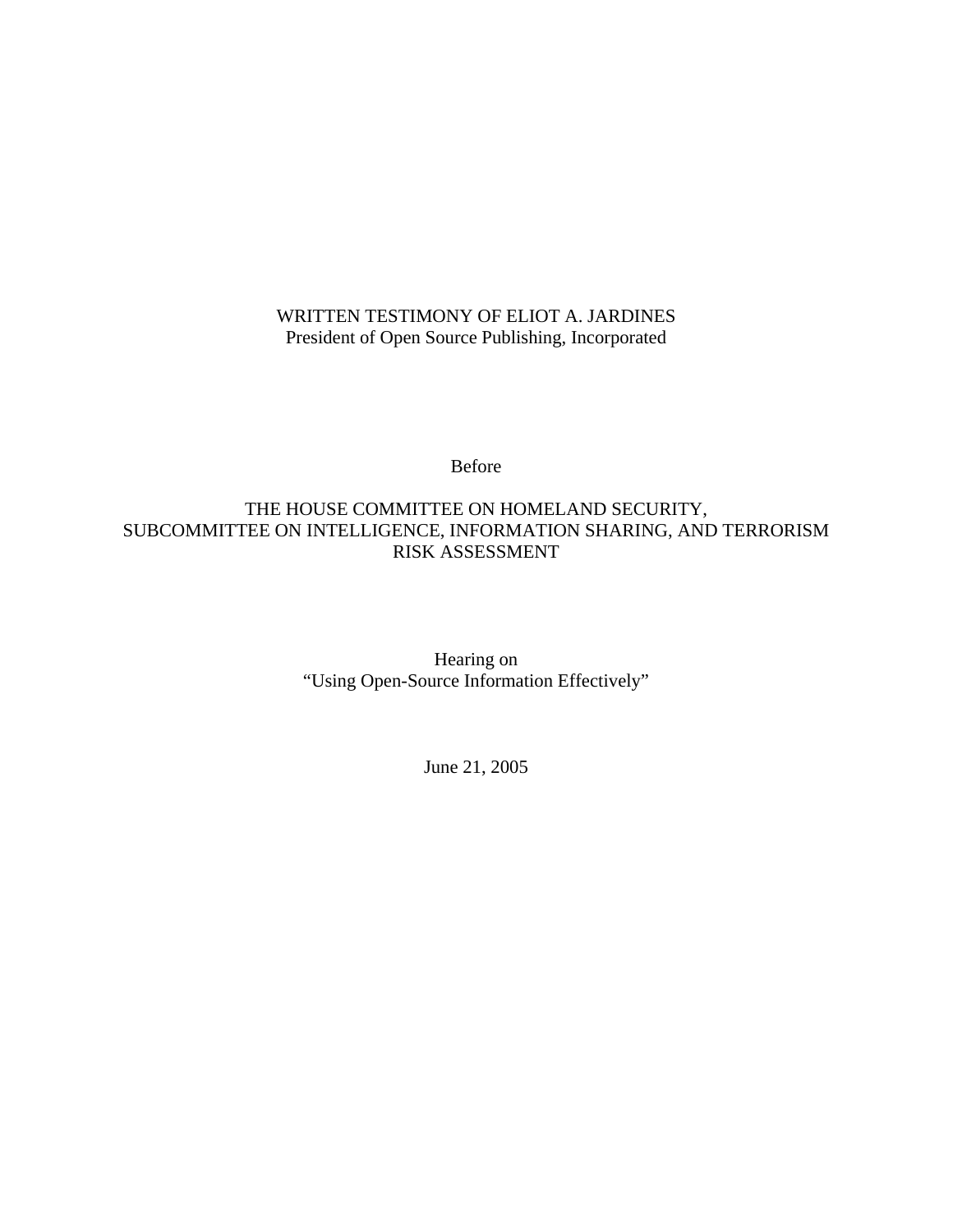Chairman Simmons, Congresswoman Lofgren, and members of the Subcommittee, I thank you for the opportunity to participate in this hearing. I am Eliot Jardines, President of Open Source Publishing, Incorporated, a private firm which specializes in providing open source intelligence support to the US military, the intelligence community and federal law enforcement. Open Source Publishing has provided open source exploitation, analysis and training for federal agencies since its inception in 1996.

Over the past fourteen years, my career as an open source intelligence practitioner and educator has provided me with an opportunity to understand the significant contributions which the open source intelligence discipline, or OSINT, can bring to the all-source intelligence analysis process. With that said, I am also keenly aware of the limitations of this discipline which should not be viewed as a panacea, but rather a highly effective component of the intelligence toolkit.

#### **The Value of OSINT for Homeland Security**

From Pearl Harbor to the September  $11<sup>th</sup>$  terrorist attacks, intelligence failures have largely resulted not from a lack of information, but rather the inability to effectively disseminate that information or intelligence. In looking at the nature of the homeland security and first responder communities, it is apparent that open source intelligence is particularly useful. Due to its unclassified nature, OSINT can be shared extensively without compromising national security.

The flexibility and timeliness of open source intelligence is particularly salient for the Department of Homeland Security because it provides a means by which critical intelligence can be acquired and disseminated without the encumbrances imposed by classification. As an example, during the mid-1990's I was a member of a team which conducted an assessment of how the US Customs Service collected, analyzed and disseminated intelligence. We soon discovered that it was incredibly difficult to disseminate classified information to the tactical level.

Highly classified messages or analytical products underwent a sanitation process which tended to remove important details. The end result was intelligence reports which were too general or broad to be of much use. An attempt to disseminate highly classified documents down to the port of entry level, resulted in the discovery that few if any personnel at that level had the requisite clearances. In other instances, the necessary security infrastructure was unavailable. In one memorable instance, we discovered that a port of entry was able to receive classified faxes, but did not have approved facilities for storage of classified data. The net result was that the classified fax was generally left off. In the rare instances classified faxes were received, they were promptly shredded as no approved means of classified storage was available. With that said, the Customs Service, now the Bureau of Customs and Border Protection, has made dramatic improvements regarding disseminating intelligence. The CPB's Office of Intelligence under the leadership of Roy Surrett, has in many ways set the standard for responsive intelligence support.

However, given the largely unclassified nature of open source intelligence products, the aforementioned issues of clearances and security infrastructure are irrelevant. Not only can these OSINT products be disseminated to inspectors at a port of entry, they can also be provided to state and local law enforcement. In fact, OSINT products could be disseminated to the full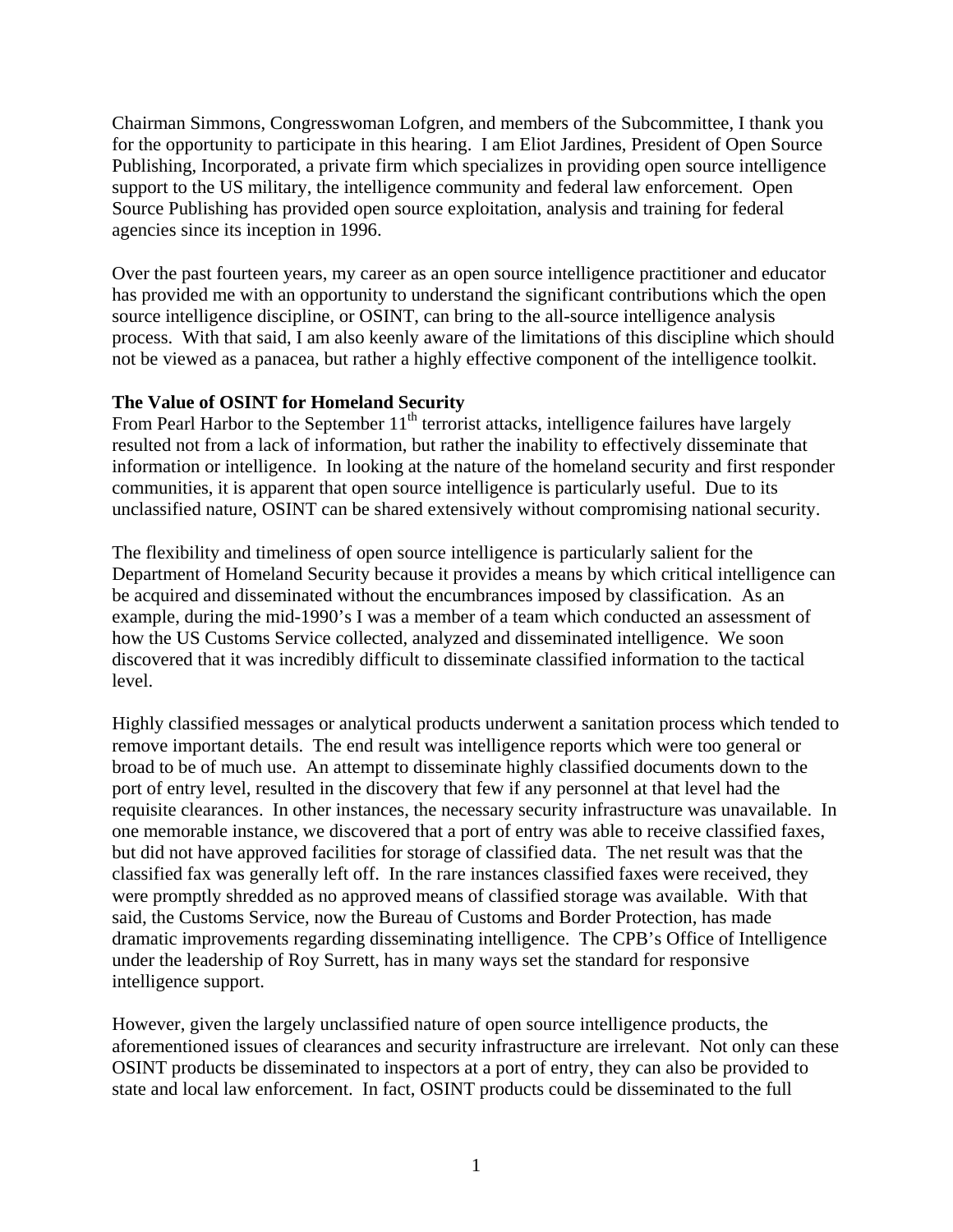compliment of first responders such as firefighters, EMTs, university police departments, hospitals and private security firms. Consider for a moment what a paradigm sift that would represent.

Intelligence community support to the homeland security community below the federal level is largely non-existent due to classification issues. The way I see it, either we provide Top Secret security clearances and the necessary communications and storage capabilities for every single chief of police, sheriff and fire chief in the country, or we invest a far smaller amount to establish a robust OSINT capability. In the event, God-forbid, of another terrorist attack upon the homeland, it will be the local first responders who will be called upon to put their lives on the line. Do we not owe it to them to at least provide some intelligence support?

### **Integrating OSINT into the DHS analytical process**

How then, do we go about providing this open source intelligence support? First of all, OSINT must be effectively incorporated into the DHS all-source analysis process. This can only be achieved by changing the prevailing mindset that classification is a measure of quality. A highly classified intelligence report is no better or more important than one of lower classification, it is only indicative of the degree of damage done to national security should its inherent sources and methods be compromised.

Secondly, we must establish OSINT as an equal partner with human intelligence (HUMINT), signals intelligence (SIGINT), imagery intelligence (IMINT) and measurement and signatures intelligence (MASINT). This is achieved by providing the infrastructure necessary to acquire, process, analyze and disseminate open source intelligence. It is essential that a formalized means exist for the exploitation of OSINT. Of particular importance is the establishment of an open source intelligence requirements management system. Having a requirements management system in place would allow DHS to identify its standing and ad hoc intelligence collection requirements, as well as what entity or activity would be responsible for fulfilling those needs.

For too long, open source exploitation has been delegated as merely an additional duty for intelligence analysts. This is simply a ridiculous notion. No one would seriously propose that intelligence analysts be required to collect their own signals or imagery intelligence. However, that is precisely what we do with open source intelligence. The third recommendation for effective integration of OSINT, is to develop a cadre of highly skilled open source analysts and library professionals to work along side traditional intelligence analysts in order to provide tailored OSINT support to the DHS analytical process. Likewise, these analysts could fulfill an analyst helpdesk function fulfilling ad hoc requirements for DHS entities and the first responder community. It is vital that these OSINT positions be given the importance they deserve and that they not devolve into convenient placeholders for personnel awaiting security clearances.

Fourthly, in order to effectively incorporate OSINT into the DHS analytical process, we must redefine that process. We must begin by redefining the traditional linear intelligence cycle which is more a manifestation of the bureaucratic structure of the intelligence community than a description of the intelligence exploitation process. In his recent seminal work on the issue, *Intelligence Analysis: A Target Centric Approach* Dr. Robert M. Clark describes the traditional intelligence cycle as one that, "defines an *antisocial* series of steps that constrains the flow of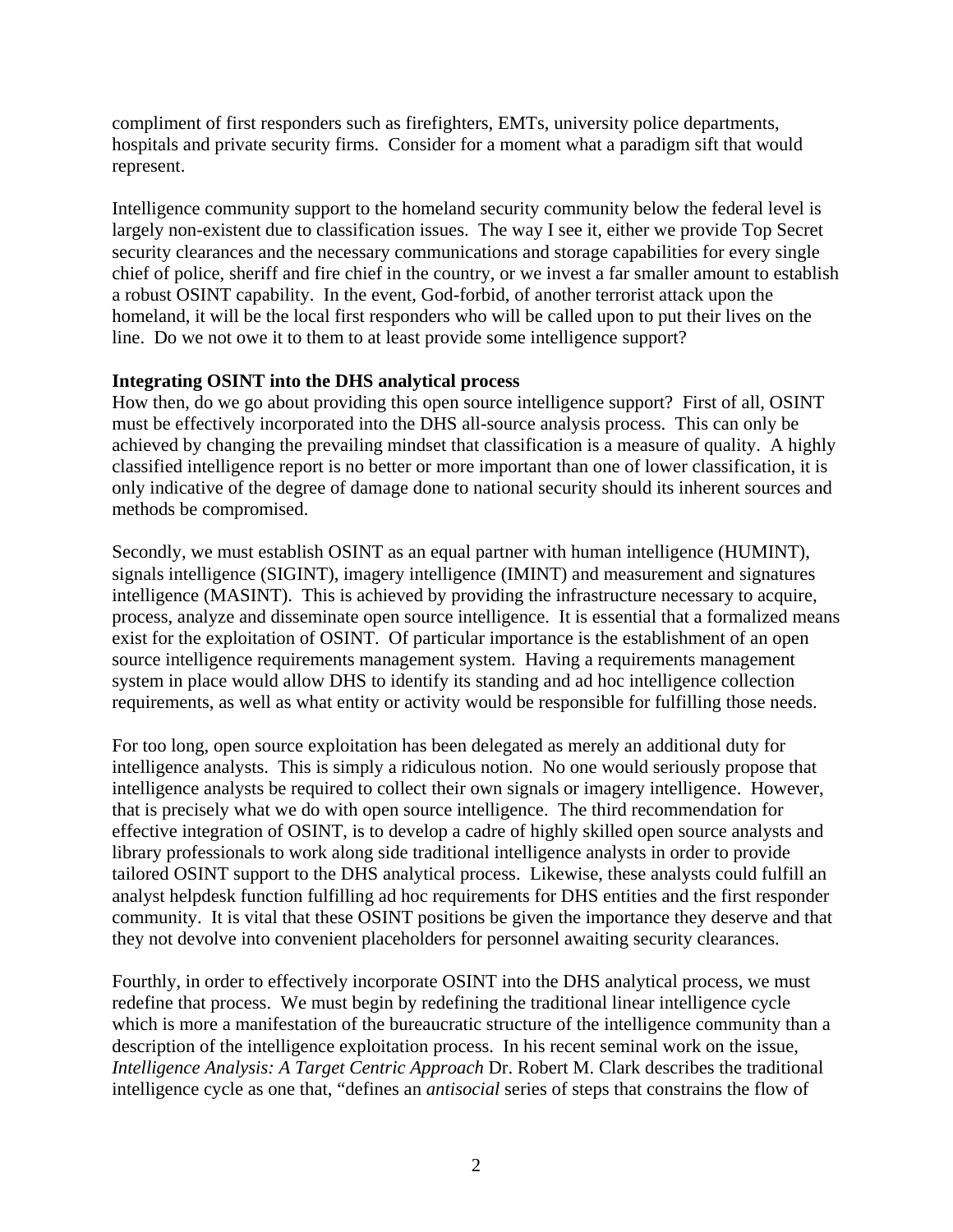information. It separates collectors from processors from analysts and too often results in 'throwing information over the wall' to become the next person's responsibility. Everyone neatly avoids responsibility for the quality of the final product. Because this compartmentalized process results in formalized and relatively inflexible requirements at each stage, it is more predictable and therefore more vulnerable to an opponent's countermeasures."<sup>1</sup>

Dr. Clark goes on to propose a more target-centric, iterative and collaborative approach which is far more effective than the traditional intelligence cycle. In Clark's target-centric approach, the process is a resilient one in which collectors, analysts and customers are integral and accountable. Redefining the analytical process is a lengthy discussion which exceeds the time constraints of this hearing. I would however, commend Dr. Clark's book to the Subcommittee for further consideration.



# **The Traditional Intelligence Cycle: Where is the Target?**

Image courtesy of the Central Intelligence Agency's Factbook on Intelligence, 2002.

The final way to integrate OSINT into analytical activities at DHS is to establish a streamlined and specialized contracting process to enable outsourcing of OSINT requirements and commercial content procurement. Centralizing the procurement of commercial content such as

 $\overline{a}$ 

<sup>&</sup>lt;sup>1</sup> Clark, Robert M. (2004). *Intelligence Analysis: A Target-Centric Approach*. Washington, DC: Congressional Quarterly Press, 15.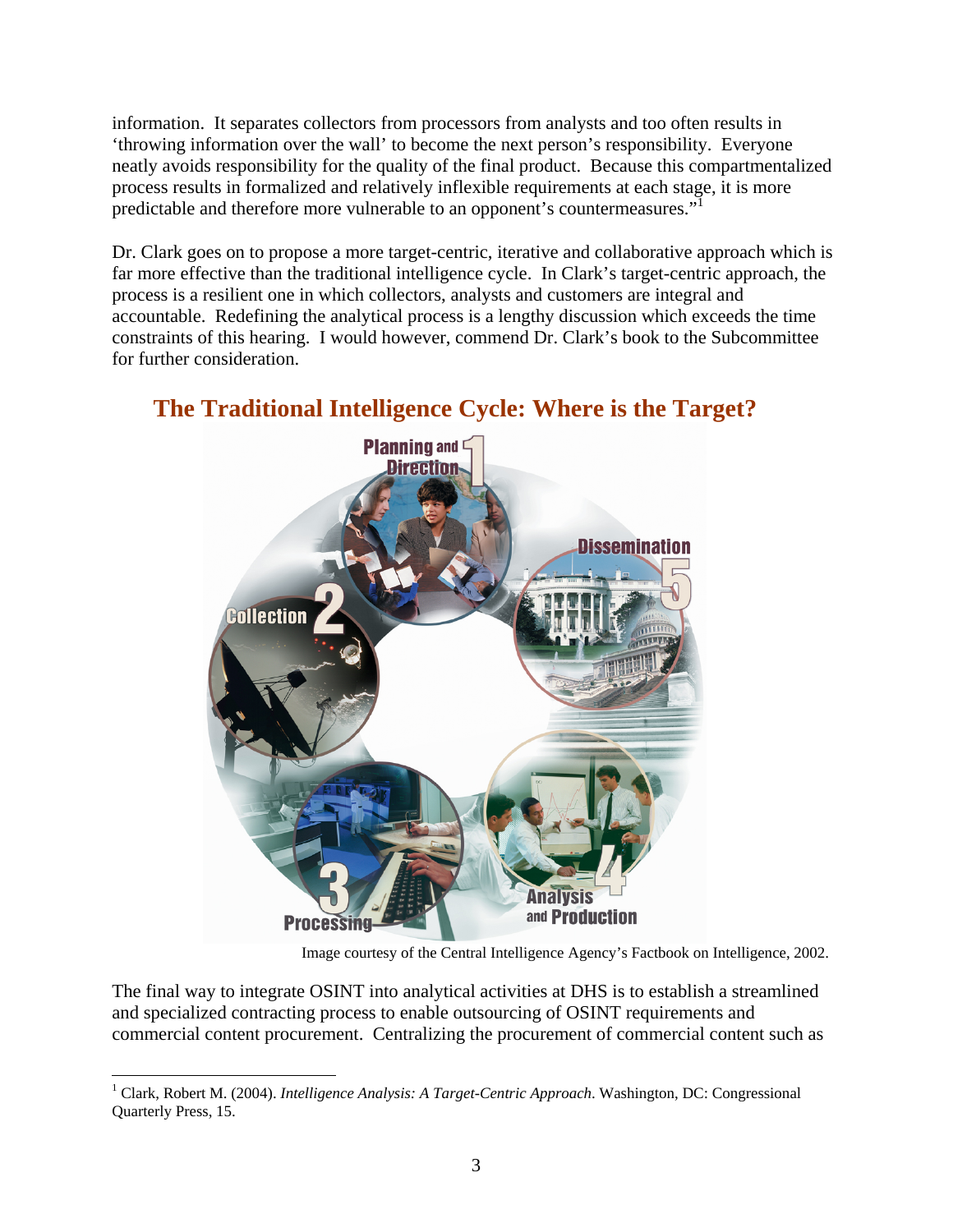databases, periodicals or commercial imagery for all of DHS would result in a dramatic cost savings which could in turn, be used to fund further OSINT efforts or content procurement. While centralizing content procurement, DHS must ensure the process is flexible and responsive enough to meet time sensitive or "unusual" requirements.

At Open Source Publishing, we are frequently asked by our customers to acquire individual books or maps which typically do not exceed \$50.00 in cost. The conventional government procurement process for such small purchases requires a disproportionate outlay of personnel resources and the death of innumerable trees. In particular, the restrictions and paperwork surrounding the use of government credit cards (IMPAC cards) deserves much attention. Very useful in supporting OSINT efforts would be the establishment of a DHS blanket purchase agreement (BPA) to allow any DHS entity to acquire OSINT related products and services in a simple and cost effective manner.

If such a blanket purchase agreement becomes reality, particular care should be given to insure that the standard practice among the large government contractors of charging exorbitant passthrough fees be kept to a minimum. One particularly effective approach is to award the BPA to a number of prime contractors who would be required to disclose all pass-through percentages and "management fees" upfront to subcontractors interested in using the contract vehicle. In order to insure the success of such an effort, it is essential that the all too common "raping and pillaging" by prime contractors be minimized. The procurement of a \$50.00 book should not require a \$10.00 pass-through fee and \$200.00 in management and administrative charges by the prime.

### **Disseminating OSINT**

The effective dissemination of open source intelligence within the Department of Homeland Security and the first responder community is essential to our national security. As mentioned previously, many intelligence failures are a result, not of faulty analysis, but rather the inability to disseminate intelligence or information in a timely manner. No other department in our government is more reliant on effective information dissemination to fulfill its mission than DHS. Therefore, the unclassified nature of open source intelligence greatly enhances its prospects for wide distribution, and as such should be regarded as a key within DHS.

One recommendation to assist DHS in improving its OSINT dissemination efforts, is to provide all DHS entities with access to the Open Source Information System (OSIS). Operating at the *For Official Use Only* level, OSIS has provided the intelligence community with access to open source analytical products and commercial content since 1994. Rather than re-inventing the wheel, DHS should be encouraged to coordinate its efforts with the Intelink Management Office which manages OSIS. Another recommendation would be to allow all police and fire chiefs access to the homeland security related resources on OSIS. This dramatic expansion of access for first responders can be accomplished by simply leveraging the OSIS network's existing infrastructure. While additional OSIS funding would be required, the cost would be dramatically less than creating such a network from scratch. This arrangement also facilitates collaboration among the first responder community via the OSIS network's collaboration tools and training resources, again at little additional cost.

## **Should DHS Establish an OSINT Agency?**